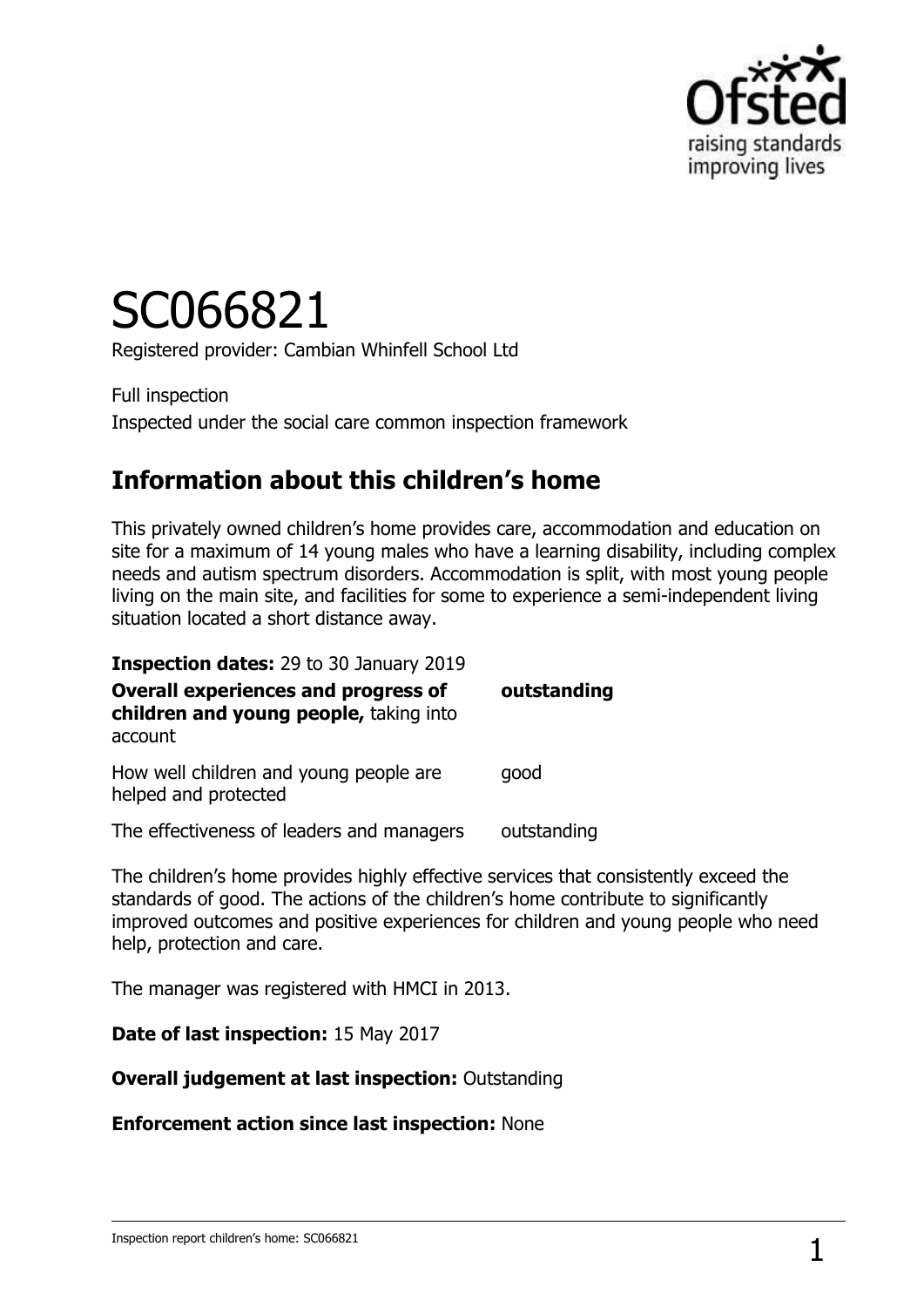

## **Recent inspection history**

| <b>Inspection date</b> | <b>Inspection type</b> | <b>Inspection judgement</b> |
|------------------------|------------------------|-----------------------------|
| 15/05/2017             | Full                   | Outstanding                 |
| 12/01/2017             | Interim                | Improved effectiveness      |
| 18/05/2016             | Full                   | Outstanding                 |
| 08/02/2016             | Interim                | Improved effectiveness      |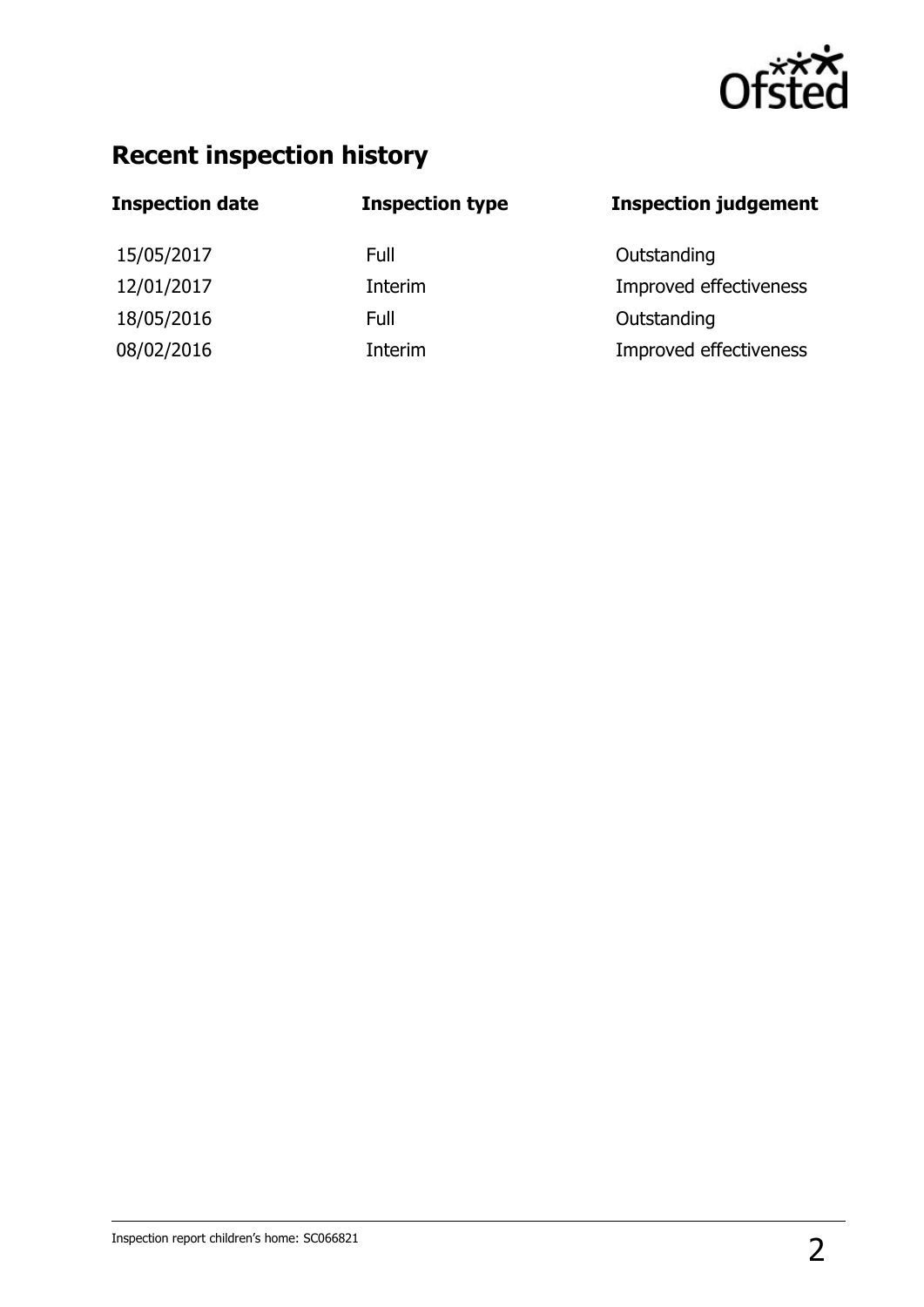

## **What does the children's home need to do to improve?**

#### **Recommendations**

- Staff should continually and actively assess the risks to each child and the arrangements in place to protect them. Where there are safeguarding concerns for a child, their placement plan, agreed between the home and their placing authority, must include details of the steps the home will take to manage any assessed risks on a day to day basis. ('Guide to the children's homes regulations including the quality standards', page 42, paragraph 9.5) Specifically, for children who show certain high-level risks, consideration should be broader and cover potential as well as known risks. Additionally, actions identified from the review of restrictive physical interventions to reduce risks should be individualised and specific, and actions identified to minimise risks in young people's risk assessments should be clear and specific.
- Children must be listened to and enabled to report any allegations at the earliest opportunity. Staff should report any allegation of abuse immediately to a senior manager within the home. Any allegation of harm or abuse must be addressed in line with the home's child protection policy. ('Guide to the children's homes regulations including the quality standards', page 44, paragraph 9.17) In particular, where any allegation is made, managers should seek advice from the designated officer before proceeding with their own investigation, and, where external agencies are involved in investigating an incident, an outcome should be sought and conveyed to the child at the earliest opportunity.

## **Inspection judgements**

#### **Overall experiences and progress of children and young people: outstanding**

Young people at the home make exceptional progress from their starting points in many areas. All the young people placed have autism spectrum disorder (ASD), and at the beginning of their placements often display highly challenging, ritualised or withdrawn behaviours. As their placements progress, their ability to socialise, communicate and self-regulate improve dramatically. Feedback from parents and external agencies about progression for young people and their experience of living at the home consistently affirms that the young people are making remarkable progress and benefiting greatly from living in the home. Young people presented as positive and mature and freely spoke about their enjoyable experiences.

Young people's emotional and physical health needs are very well met by the multidisciplinary team in the home. Psychologists use an assessment tool which, although used throughout the wider company, has been specifically modified for this home. This tool shows evidence that young people are making progress in all aspects of their emotional health and that their progression is continuous from their starting points.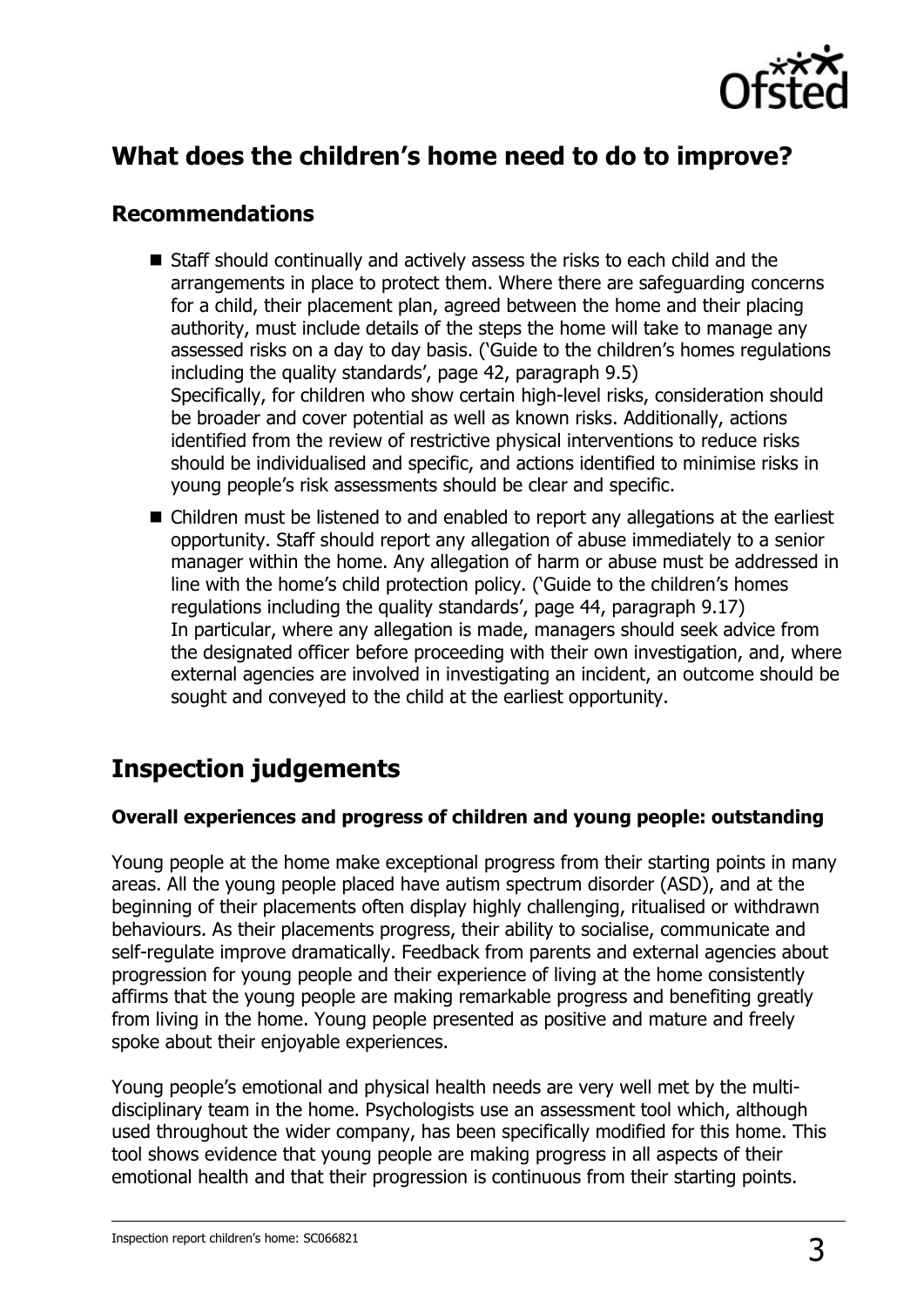

Staff supporting young people are both knowledgeable and capable. Young people stated that they have close and supportive relationships with staff and feel that they genuinely care. Observations of staff and young people together evidence the high level of skill staff possess in keeping young people calm, focused and happy. Staff spoken to were able to show an in-depth understanding of each individual young person and how they are able to meet their unique support and care needs.

Young people benefit from weekly 'therapeutic outdoor learning' sessions, allowing them to try different outdoor activities that many have not previously experienced. Some young people have excelled in the activities they have been offered, and one young person has shown such an interest in his chosen sport that he now has a part-time job in that area. Not only has this provided him with positive self-worth and a small income, it has also opened a social circle to him outside of the home and the school.

Many young people were able to go on a ski trip to Bulgaria last winter, and this was such a success that a further trip is planned this year. At the beginning of their placements, it is unlikely that any of the young people would have been able to manage such a disruption to their routine or the challenges of travelling abroad to try a new sport.

All young people are in education, and many successfully sit GCSE exams. Some are taking A levels and have clear plans and aspirations for their futures. The school and home environment together give a level of consistency and a holistic care package that greatly benefits young people. One parent commented, 'Academic–wise, he has made massive progress; [his] self-confidence and well-being [have] improved. Overall, [he has] made progress and is happy [and] much calmer when at home. [We have] not experienced any violence since [he has been at the home].'

Many young people have accessed local work experience opportunities that help to prepare them for their future. Some have been offered employment resulting from these placements, and one young person may potentially have secured an apprenticeship. This strengthens links to the wider community and assists young people to positively integrate. One young person commented, 'The best part is going on TOL (therapeutic outdoor learning). I really enjoy being outdoors. I particularly enjoy archery, which I now do after school at a club in [name of town]. I really enjoyed work experience at the Art Mill. I have been bought a moped to try and fix in my spare time. Overall, I am happy and feel I am now learning and being challenged more.' Young people at the smaller home are all working towards independence and are supported to learn the skills they will need when they progress from the home.

Young people's care is very highly individualised, and staff have an excellent understanding of what works best with each young person. Inspectors reviewed some very good examples of key work sessions with young people, which were carried out in different ways to ensure that young people got the best out of them. One example is a young person being assisted to draw a spider diagram to help him understand what things he is good at and what things he needs help with. Young people also share their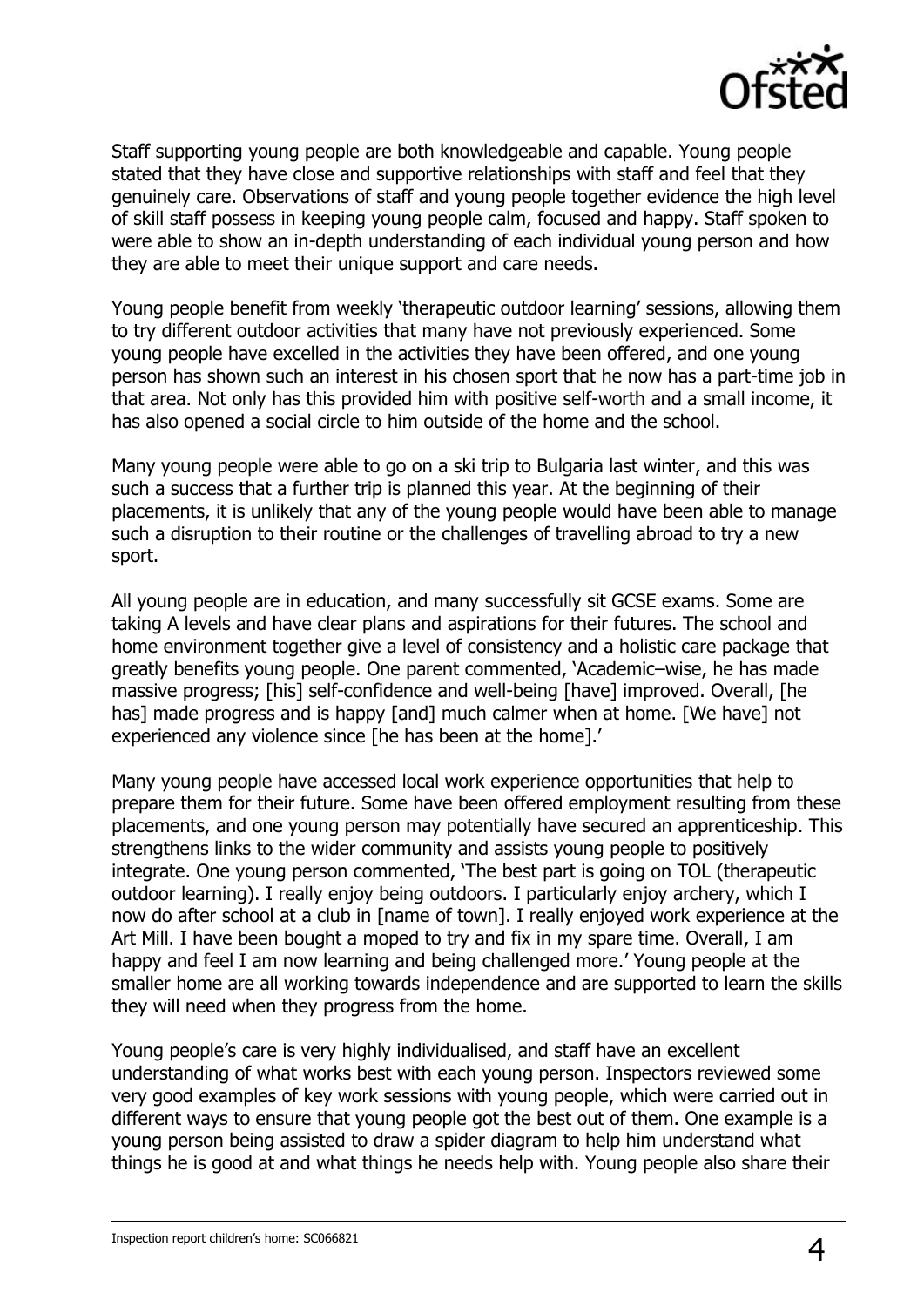

views through regular young people's meetings and have, additionally, given feedback in a survey.

When young people have specific needs, staff are trained in that area. For example, in anticipation of a sad event for a young person, the staff team has been trained to support him through bereavement. This is an example of the home anticipating potential difficulties for young people and being proactive in ensuring that staff have the appropriate skill set to help and support them through difficult times.

Young people's successes are celebrated. Their unique talents are acknowledged and nurtured, and staff always ensure that they are given opportunities to try different activities to develop their interest in any activity or hobby that appeals to them. There is a vast range of activities on offer to young people to ensure that any and every interest is being nurtured. Examples include youth club, choir, church, paddle boarding, photography, metal detecting, climbing and many more.

One social worker's evaluation of the placement was, 'The placement is fantastic for [name of child], who is very settled and happy. Communication is very good in that information is exchanged on a regular, weekly basis. [There are] lots of structured activity on offer and links with the local community. [There are] really good relationships built up between [name of child] and the staff. No concerns at all surrounding the provision. I'm very pleased with [name of child]'s progress since admission.'

#### **How well children and young people are helped and protected: good**

Safeguarding practice in the home is robust. Young people are safe. They reported feeling safe, and external agencies and parents confirmed that risks for young people are well managed.

There is a strong focus on behaviour management, with good systems in place for identifying patterns and trends, including the frequency of physical interventions used to protect young people from harming themselves or others. Actions identified to reduce further occurrences, however, tend to be generic and not individualised to meet the complexities of their needs. Staff are highly skilled at de-escalating young people when their mood or behaviours become heightened. They have good understanding of what works for each individual young person and what triggers to avoid. Staff were observed de-escalating situations in a very calm and proactive manner, helping young people regain control over their emotions and behaviour.

Staff demonstrate good insight into young people's specific vulnerabilities and risks. Risk assessments are individualised and updated as appropriate, and there are suitable measures in place to safeguard young people.

Staff do not always see the potential risk of young people self-harming in other ways when there is a known history of suicide ideation. The strategies identified to minimise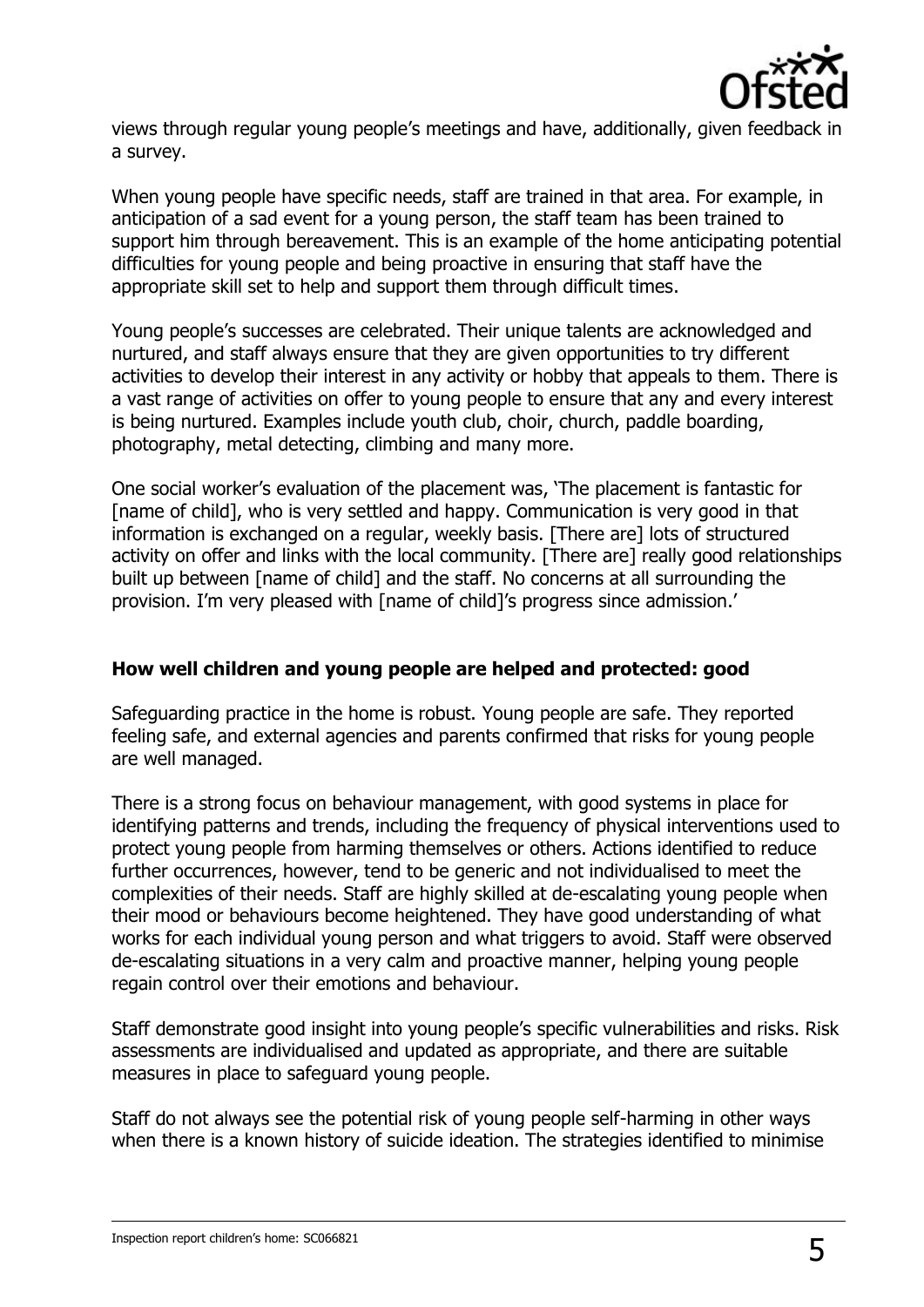

risks such as self-harming behaviour and access to the internet can be too generalised and do not explicitly set out what staff expectations are.

Missing from home is not a frequent occurrence due to the high levels of supervision and the strong positive relationships that exist between staff and young people. Young people who are at risk from going missing have individual missing from home care plans, and there is a detailed protocol for staff to follow should the young person go missing.

Procedures in response to allegations made by young people are usually followed in the correct manner. However, in one instance an internal investigation was carried out prior to any referral being made to the local area designated officer for safeguarding, thereby compromising possible action of external agencies.

Staff carry out direct work with young people to improve their understanding of risks, including stranger danger, cyber bullying, social media and extremism. As young people progress, they are enabled to take age-appropriate risks in line with their developing independence.

There is a wide range of training available to staff to improve their understanding of risks and develop their ability to manage young people's risks. Among other issues, training includes child sexual exploitation, radicalisation and county lines.

Prior to the admission, managers undertake detailed impact risk assessments of each young person to identify whether their needs can be met and whether any risks they pose can be safely managed. This ensures that on admission young people's risks are prepared for and that they do not have a detrimental impact on other young people in the home. If young people's risks escalate to a very high level, managers at the home recognise this and plan with the young person's placing authority for termination of the placement.

#### **The effectiveness of leaders and managers: outstanding**

The home benefits from a stable and skilled management team that has high aspirations for young people and high expectations of staff. Managers show commitment to providing the highest level of individualised care as well as drive and determination to continue to develop and improve the service. Managers are keen to receive feedback and are open to acting on any identified areas for improvement or development. A clear and ambitious development plan is in place.

Staff consulted as part of this inspection spoke confidently about the young people's care needs. They clearly have a strong understanding of the policies and procedures and feel committed to the positive ethos of the home. Staff feel supported and reported that they receive regular supervision and training to carry out their roles effectively. New staff spoke positively of the induction process and feel they are well prepared to work with the young people. It is evident that staff have the capacity to build highly positive relationships with young people and thereby get the best from them in return. There is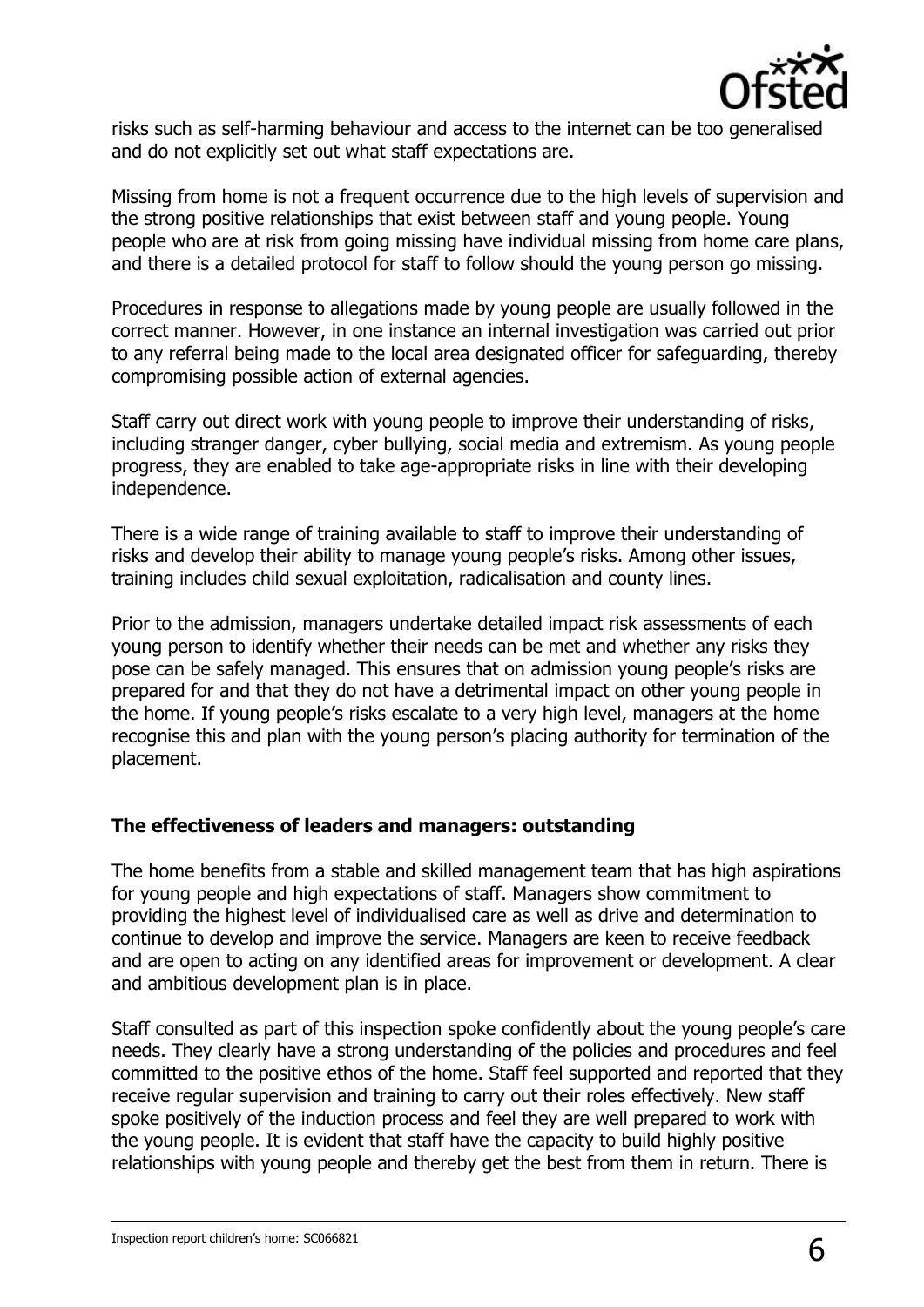

an extensive training package in place to support staff, with a focus on the researchendorsed psychological and emotional needs of the young people.

Staff are highly engaged in continuing to develop and improve the home. Managers seek their feedback regarding what is working well and what aspirations they are working towards. Managers also work with staff to embed the quality standards into individual practice with each young person.

Managers have an exceptionally good knowledge of the progression young people make while at the home and can demonstrate the positive impact the home has on each young person's progress and future life chances. On the rare occasions when young people are not making good progress, the home understands and acknowledges this and ends placements if that is in the best interests of the young person.

Managers spoke with confidence about the home's strengths and are able to identify areas for development or progression. They are committed to continuous improvement in the service to ensure that young people have the best possible outcomes and that they leave the home as well prepared for their next steps as they possible can be.

The home is properly staffed and has the resources to meet the needs of the young people. Most staff are qualified, and those that are not are enrolled onto the relevant courses. The staff team has a broad range of skills, and managers are keen to tap into these to provide a range of opportunities and interests for young people.

The multi-disciplinary team model works collaboratively to provide consistency and stability. Cohesive care, where there is communication between the different agencies and individuals involved, is considered paramount. External agencies are also involved appropriately and included in care planning for young people.

## **Information about this inspection**

Inspectors have looked closely at the experiences and progress of children and young people. Inspectors considered the quality of work and the differences made to the lives of children and young people. They watched how professional staff work with children and young people and each other and discussed the effectiveness of help and care provided. Wherever possible, they talked to children and young people and their families. In addition, the inspectors have tried to understand what the children's home knows about how well it is performing, how well it is doing and what difference it is making for the children and young people whom it is trying to help, protect and look after.

Using the 'Social care common inspection framework', this inspection was carried out under the Care Standards Act 2000 to assess the effectiveness of the service, how it meets the core functions of the service as set out in legislation, and to consider how well it complies with the Children's Homes (England) Regulations 2015 and the 'Guide to the children's homes regulations including the quality standards'.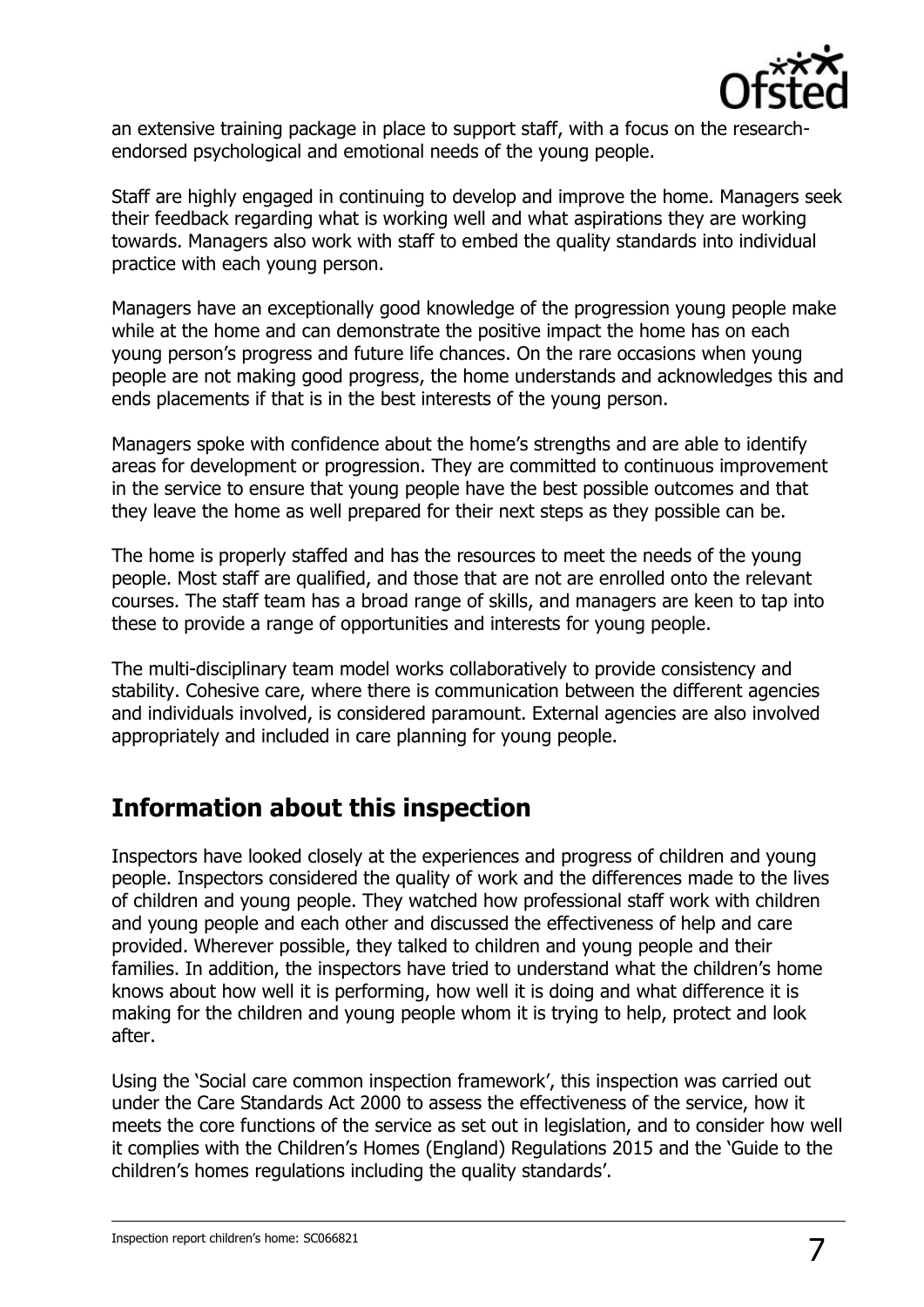

## **Children's home details**

**Unique reference number:** SC066821

**Provision sub-type:** Children's home

**Registered provider:** Cambian Whinfell School Ltd

**Registered provider address:** 4th Floor, Waterfront Building, Chancellor's Road, Hammersmith Embankment, London EC1Y

**Responsible individual:** Christopher Strong

**Registered manager:** Tracy Brookes

### **Inspectors**

Charlie Bamber and Michael Charnley, social care inspectors